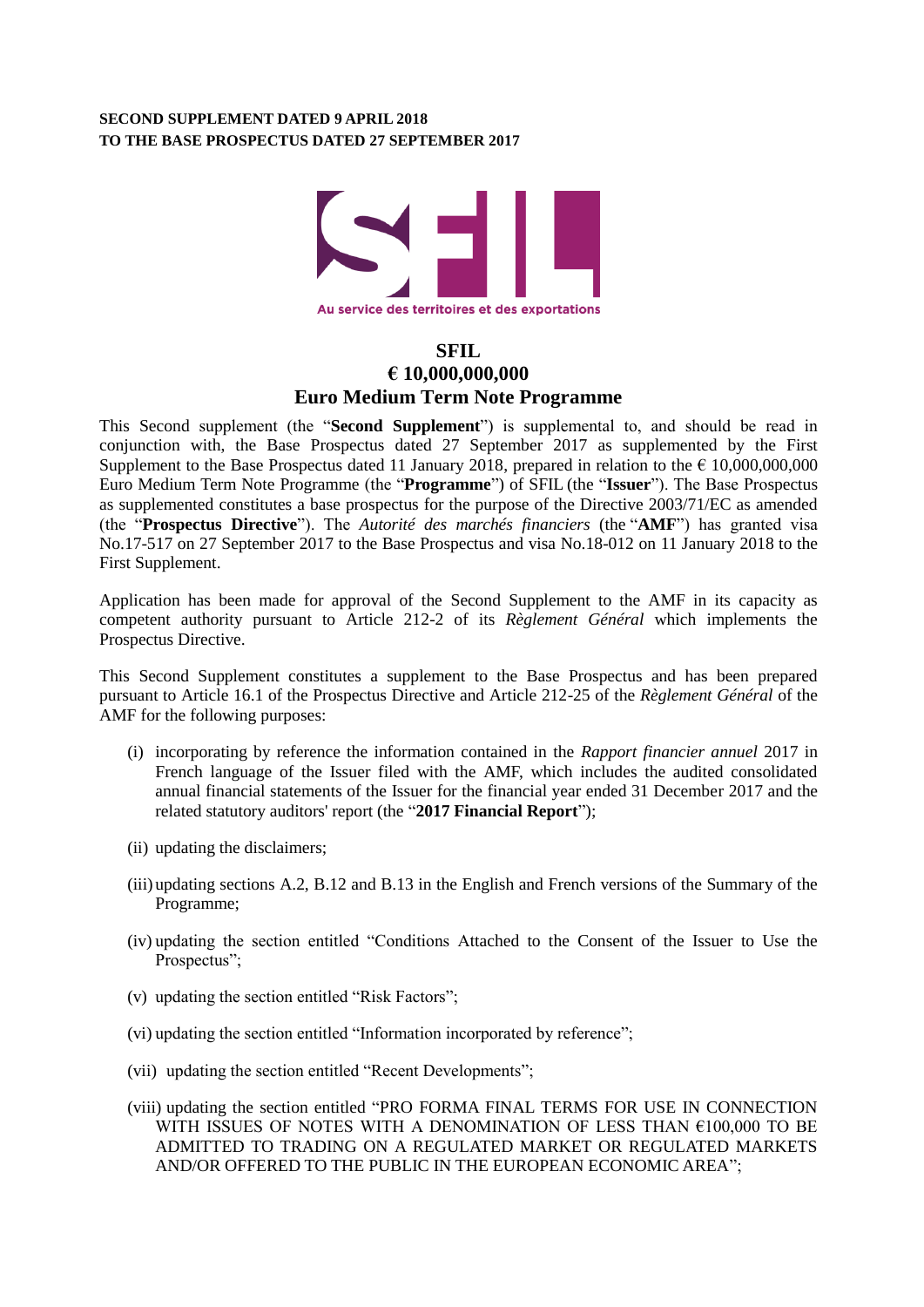- (ix) updating the section entitled "PRO FORMA FINAL TERMS FOR USE IN CONNECTION WITH ISSUES OF NOTES WITH A DENOMINATION OF AT LEAST  $€100,000$  TO BE ADMITTED TO TRADING ON A REGULATED MARKET"; and
- (x) updating the section entitled "General Information" of the Base Prospectus.

Save as disclosed in this Second Supplement, there has been no other significant new factor, material mistake or inaccuracy relating to information included in the Base Prospectus which is material in the context of the Programme since the publication of the Base Prospectus.

Unless the context otherwise requires, terms defined in the Base Prospectus shall have the same meaning when used in this Second Supplement.

To the extent that there is any inconsistency between (a) any statement in this Second Supplement and (b) any other statement in or incorporated by reference in the Base Prospectus, the statements in (a) above will prevail.

To the extent applicable, and provided that the conditions of Article 212-25 I of the *Règlement Général* of the AMF are fulfilled, investors who have already agreed to purchase or subscribe for Notes to be issued under the Programme before this Second Supplement is published, have the right, according to Article 212-25 II of the *Règlement Général* of the AMF, to withdraw their acceptances within a time limit of minimum two working days after publication of this Second Supplement. This right to withdraw shall expire by close of business on 11 April 2018.

Copies of this Second Supplement (a) may be obtained, free of charge, at the registered office of the Issuer (1 à 3, rue du Passeur de Boulogne, 92130 Issy-les-Moulineaux, France) during normal business hours, (b) will be available on the website of the AMF [\(www.amf-france.org\)](http://www.amf-france.org/) and on the website of the Issuer (www.sfil.fr) and (c) will be available during normal business hours at the specified office of the Fiscal Agent (Banque Internationale à Luxembourg, société anonyme 69, route d'Esch, L-1470 Luxembourg, Grand-Duchy of Luxembourg) so long as any of the Notes issued under the Programme are outstanding.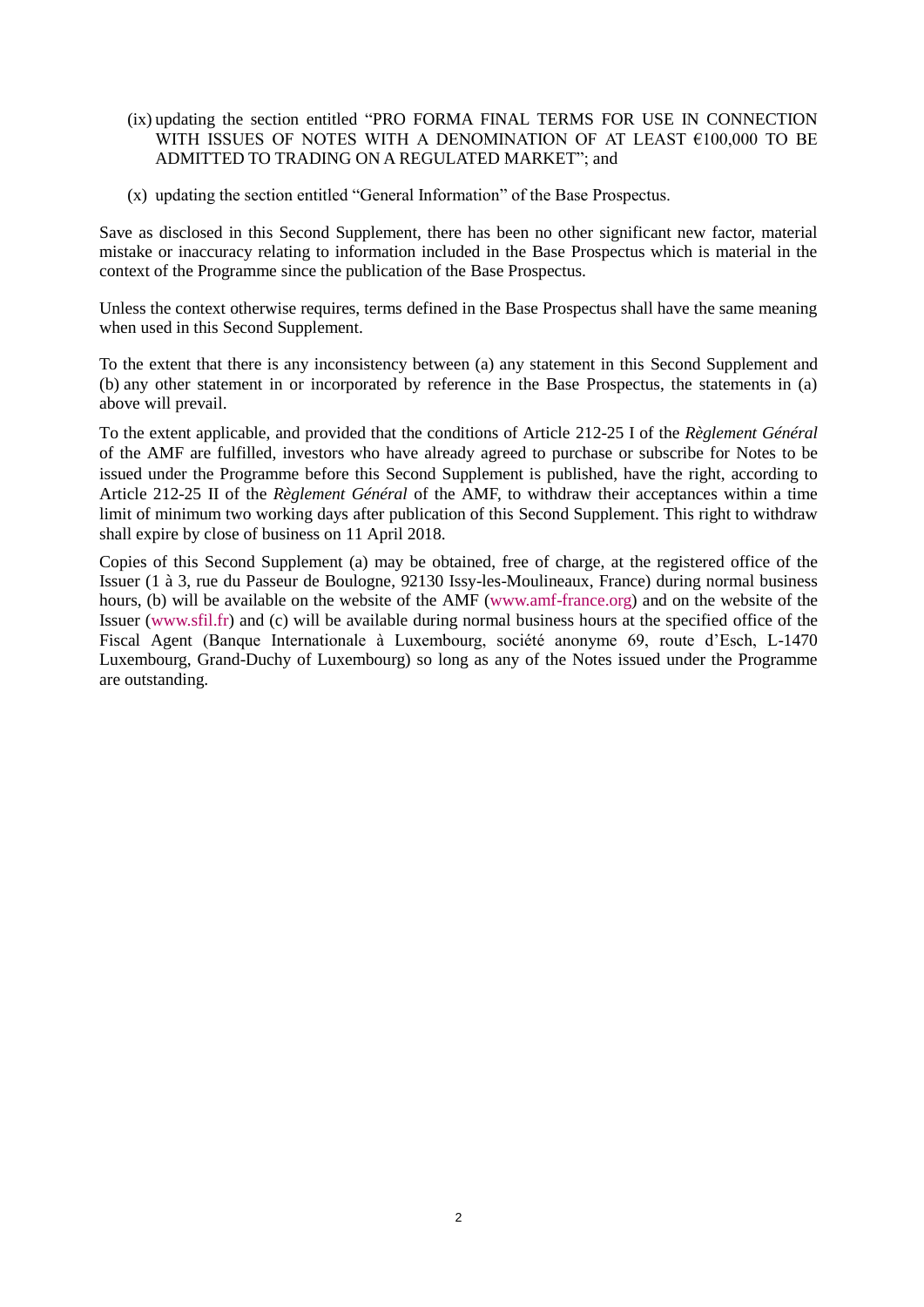## **TABLE OF CONTENTS**

| RÉSUMÉ EN FRANÇAIS DU PROGRAMME (FRENCH SUMMARY OF THE                                                                                                                                                                                                 |
|--------------------------------------------------------------------------------------------------------------------------------------------------------------------------------------------------------------------------------------------------------|
| CONDITIONS ATTACHED TO THE CONSENT OF THE ISSUER TO USE THE                                                                                                                                                                                            |
|                                                                                                                                                                                                                                                        |
|                                                                                                                                                                                                                                                        |
|                                                                                                                                                                                                                                                        |
| PRO FORMA FINAL TERMS FOR USE IN CONNECTION WITH ISSUES OF NOTES<br>WITH A DENOMINATION OF LESS THAN €100,000 TO BE ADMITTED TO<br>TRADING ON A REGULATED MARKET OR REGULATED MARKETS AND/OR<br>OFFERED TO THE PUBLIC IN THE EUROPEAN ECONOMIC AREA 14 |
| PRO FORMA FINAL TERMS FOR USE IN CONNECTION WITH ISSUES OF NOTES<br>WITH A DENOMINATION OF AT LEAST €100,000 TO BE ADMITTED TO                                                                                                                         |
|                                                                                                                                                                                                                                                        |
| PERSON RESPONSIBLE FOR THE INFORMATION GIVEN IN THE SECOND                                                                                                                                                                                             |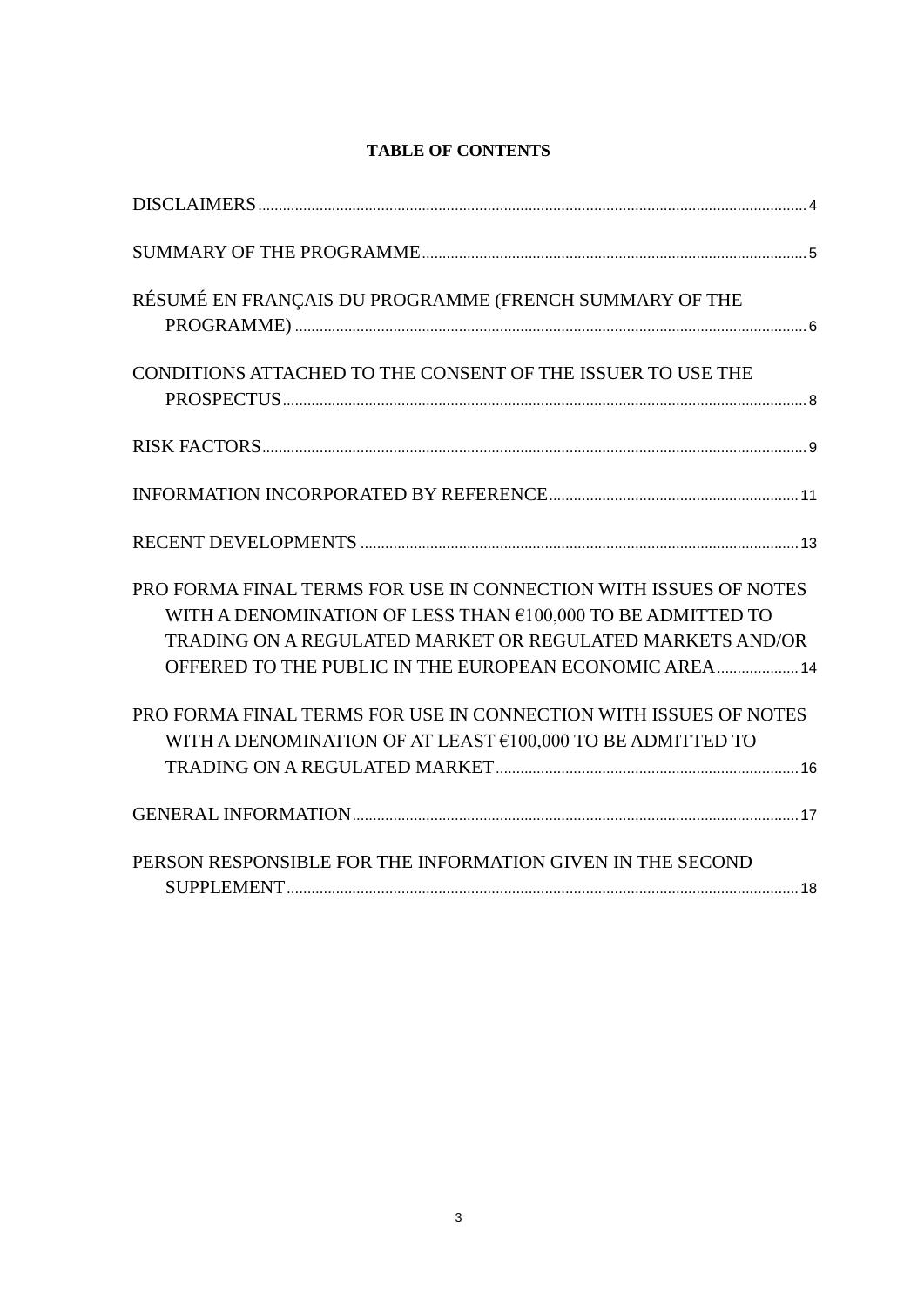#### **DISCLAIMERS**

<span id="page-3-0"></span>The disclaimers of the Base Prospectus are amended as follows:

 On page 3 of the Base Prospectus, the two following paragraphs shall be inserted between the fifth and the sixth paragraphs:

"**MiFID II product governance / target market – The Final Terms in respect of any Notes may include a legend entitled "MiFID II product governance" which will outline the target market assessment in respect of the Notes, taking into account the five (5) categories referred to in item 18 of the Guidelines published by the European Securities and Markets Authority (ESMA) on 5 February 2018 and which channels for distribution of the Notes are appropriate. Any person subsequently selling or recommending the Notes (a "distributor" as defined in MIFID II)should take into consideration the target market assessment; however, a distributor subject to MiFID II is responsible for undertaking its own target market assessment in respect of the Notes (by either adopting or refining the target market assessment) and determining appropriate distribution channels.**

**A determination will be made in relation to each issue about whether, for the purpose of the Product Governance rules under EU Delegated Directive 2017/593 (the MiFID Product Governance Rules), any Dealer subscribing for any Notes is a manufacturer as defined in MIFID II in respect of such Notes, but otherwise neither the Arranger nor the Dealers nor any of their respective affiliates will be a manufacturer for the purpose of the MIFID Product Governance Rules. For the avoidance of doubt, the Issuer is not a MiFID regulated entity and does not qualify as a distributor or a manufacturer under MiFID Product Governance Rules.**"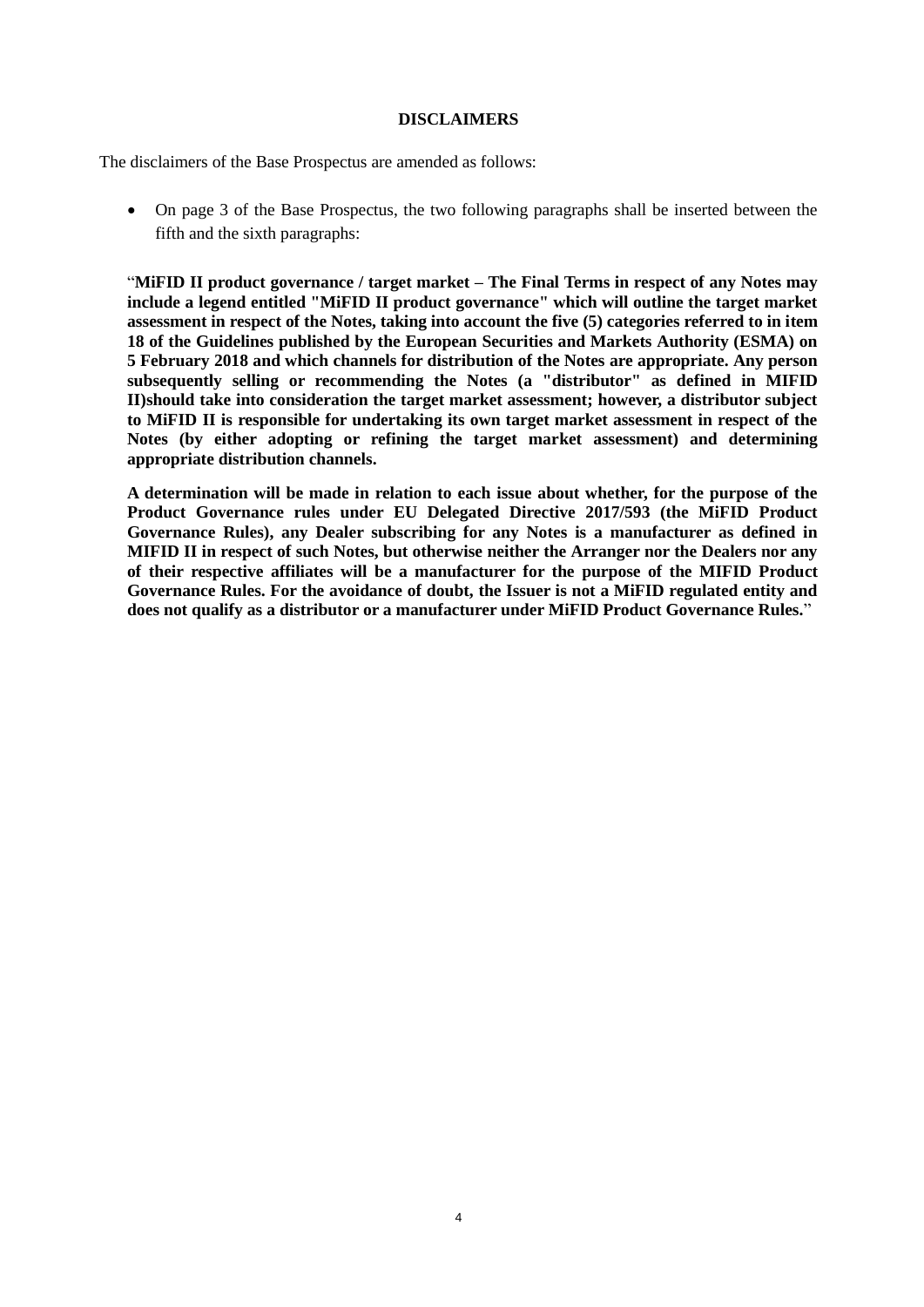## **SUMMARY OF THE PROGRAMME**

<span id="page-4-0"></span>The section entitled "**Summary of the Programme**" on pages 6 to 29 of the Base Prospectus is amended as follows:

• Paragraph (2) (b) of item A.2 is deleted and replaced by the following:

| A.2 | <b>Information</b>   |                                                                                  |
|-----|----------------------|----------------------------------------------------------------------------------|
|     | regarding            | (b) complies with the restrictions set out under "Subscription and Sale" in this |
|     | consent by the       | Base Prospectus which would apply as if it were a Dealer and takes into          |
|     |                      | account the relevant manufacturer's target market assessment and distribution    |
|     | <b>Issuer to the</b> | channels identified under the "MiFID II product governance" legend set out       |
|     | use of the           | in the relevant Final Terms;                                                     |
|     | <b>Prospectus</b>    |                                                                                  |
|     |                      |                                                                                  |

• The item B.12 is deleted and replaced by the following:

| B.12 | <b>Selected historical</b><br>key financial<br>information                                                                                                                                                                                 | Selected historical key financial information (IFRS Consolidated):<br>Comparative annual financial data - In EUR millions |            |            |
|------|--------------------------------------------------------------------------------------------------------------------------------------------------------------------------------------------------------------------------------------------|---------------------------------------------------------------------------------------------------------------------------|------------|------------|
|      |                                                                                                                                                                                                                                            |                                                                                                                           | 31/12/2016 | 31/12/2017 |
|      |                                                                                                                                                                                                                                            | <b>Total Balance Sheet</b>                                                                                                | 78,937     | 72,432     |
|      | Debt Securities                                                                                                                                                                                                                            | 57,681                                                                                                                    | 56,315     |            |
|      |                                                                                                                                                                                                                                            | Equity                                                                                                                    | 1,388      | 1,469      |
|      |                                                                                                                                                                                                                                            | Net Banking Income                                                                                                        | 139        | 184        |
|      |                                                                                                                                                                                                                                            | Net Income                                                                                                                | 18         | 54         |
|      |                                                                                                                                                                                                                                            | Statements of no significant or material adverse change                                                                   |            |            |
|      | There has been no significant change in the financial or trading position of the<br>Issuer or the Group since 31 December 2017 (being the end of the last financial<br>period for which audited financial statements have been published). |                                                                                                                           |            |            |
|      | There has no material adverse change in the prospects of the Issuer since 31<br>December 2017 (being the end of the last financial period for which audited<br>financial statements have been published).                                  |                                                                                                                           |            |            |

• The item B.13 is deleted and replaced by the following:

| B.13 | <b>Recent material</b> | Not applicable, as at the date of this Base Prospectus and to the best of the |
|------|------------------------|-------------------------------------------------------------------------------|
|      | events relevant to     | Issuer's knowledge, there have not been any recent events which are to a      |
|      | the evaluation of      | material extent relevant to the evaluation of the Issuer's solvency since 31  |
|      | the Issuer's           | December 2017.                                                                |
|      | solvency               |                                                                               |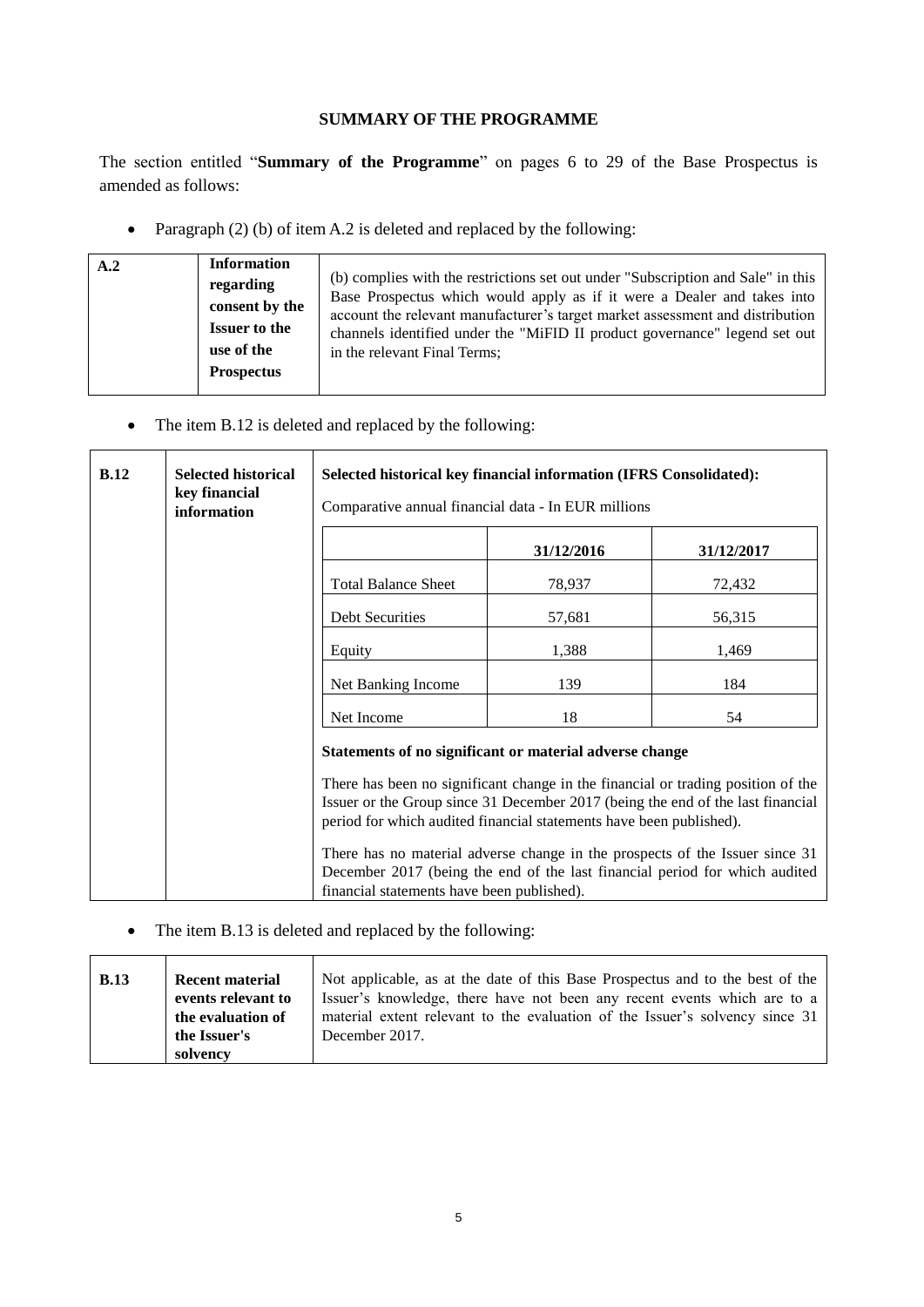# **RÉSUMÉ EN FRANÇAIS DU PROGRAMME (FRENCH SUMMARY OF THE PROGRAMME)**

<span id="page-5-0"></span>The section entitled "**Résumé en Français du Programme (French Summary of the Programme)**" on pages 30 to 56 of the Base Prospectus is amended as follows:

• Paragraph (2) (b) of item A.2 is deleted and replaced by the following:

| A.2 | <b>Information</b><br>relative au<br>consentement<br>de l'Émetteur<br>concernant<br>l'utilisation du<br><b>Prospectus</b> | (b) qui respecte les restrictions énoncées dans la partie intitulée Souscription<br>et Vente ("Subscription and Sale") du présent Prospectus de Base qui<br>s'appliquent comme s'il s'agissait d'un Agent Placeur et prend en compte<br>l'évaluation du marché cible concerné réalisée par le producteur ainsi que les<br>canaux de distribution identifiés dans le paragraphe « MiFID II product<br><i>governance</i> » des Conditions Définitives concernées ; |
|-----|---------------------------------------------------------------------------------------------------------------------------|------------------------------------------------------------------------------------------------------------------------------------------------------------------------------------------------------------------------------------------------------------------------------------------------------------------------------------------------------------------------------------------------------------------------------------------------------------------|
|-----|---------------------------------------------------------------------------------------------------------------------------|------------------------------------------------------------------------------------------------------------------------------------------------------------------------------------------------------------------------------------------------------------------------------------------------------------------------------------------------------------------------------------------------------------------------------------------------------------------|

• The item B.12 is deleted and replaced by the following:

| B.12 | <b>Informations</b><br>financières<br>historiques<br>clés | Informations financières historiques clés sélectionnées (consolidés IFRS) :<br>Données financières annuelles comparées - En millions d'euros                                                                                                                                                                                                                                                                                                                                                                                                                                                                                                        |            |            |
|------|-----------------------------------------------------------|-----------------------------------------------------------------------------------------------------------------------------------------------------------------------------------------------------------------------------------------------------------------------------------------------------------------------------------------------------------------------------------------------------------------------------------------------------------------------------------------------------------------------------------------------------------------------------------------------------------------------------------------------------|------------|------------|
|      | sélectionnées :                                           |                                                                                                                                                                                                                                                                                                                                                                                                                                                                                                                                                                                                                                                     | 31/12/2016 | 31/12/2017 |
|      |                                                           | Total du Bilan                                                                                                                                                                                                                                                                                                                                                                                                                                                                                                                                                                                                                                      | 78.937     | 72.432     |
|      |                                                           | Dettes représentées par<br>un Titre                                                                                                                                                                                                                                                                                                                                                                                                                                                                                                                                                                                                                 | 57.681     | 56.315     |
|      |                                                           | <b>Capitaux Propres</b>                                                                                                                                                                                                                                                                                                                                                                                                                                                                                                                                                                                                                             | 1.388      | 1.469      |
|      |                                                           | Produit Net Bancaire                                                                                                                                                                                                                                                                                                                                                                                                                                                                                                                                                                                                                                | 139        | 184        |
|      |                                                           | Résultat Net                                                                                                                                                                                                                                                                                                                                                                                                                                                                                                                                                                                                                                        | 18         | 54         |
|      |                                                           | Déclarations relatives à l'absence de changement significatif ou de<br>changement défavorable significatif<br>Il ne s'est produit aucun changement significatif dans la situation financière ou<br>commerciale de l'Emetteur ou du Groupe depuis le 31 décembre 2017 (date de<br>clôture de la dernière période comptable pour laquelle des états financiers<br>audités ont étés publiés).<br>Il ne s'est produit aucun changement défavorable significatif dans les<br>perspectives de l'Emetteur depuis le 31 décembre 2017 (date de clôture de la<br>dernière période comptable pour laquelle des états financiers audités ont étés<br>publiés). |            |            |

• The item B.13 is deleted and replaced by the following:

| <b>B.13</b> |                                                                    | Evénement récent   Sans objet, à la date du Prospectus de Base et à la meilleure connaissance de                                                                                |
|-------------|--------------------------------------------------------------------|---------------------------------------------------------------------------------------------------------------------------------------------------------------------------------|
|             | présentant<br>un<br>$intérêt$ significatif<br>l'évaluation<br>pour | l'Emetteur, il ne s'est produit aucun événement récent qui présente un intérêt<br>significatif pour l'évaluation de la solvabilité de l'Emetteur depuis le 31<br>décembre 2017. |
|             |                                                                    |                                                                                                                                                                                 |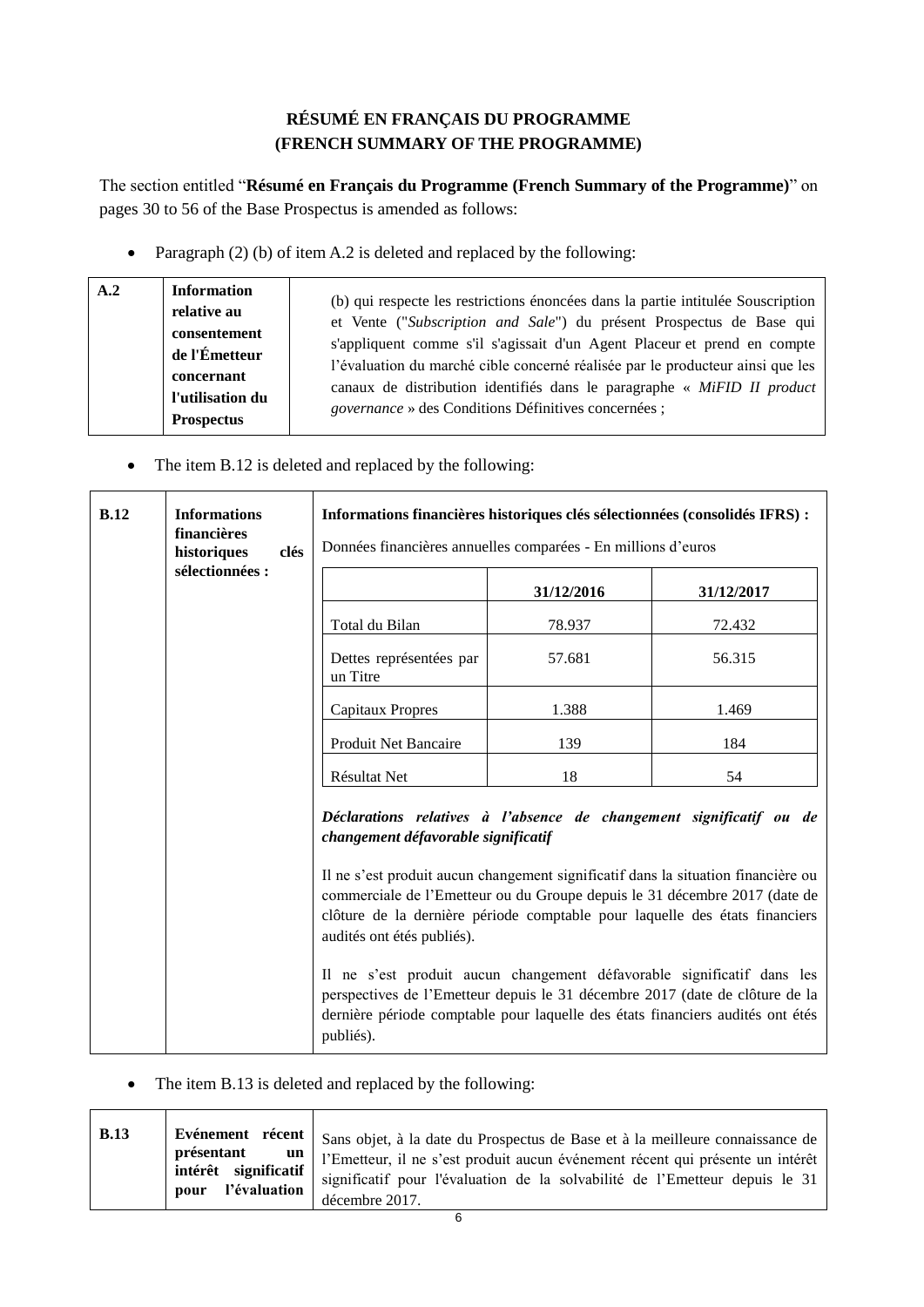| $\cdots$<br>$\overline{\phantom{0}}$<br>de<br>solvabilité<br>-la<br>de |  |
|------------------------------------------------------------------------|--|
| 1937<br>imetteur                                                       |  |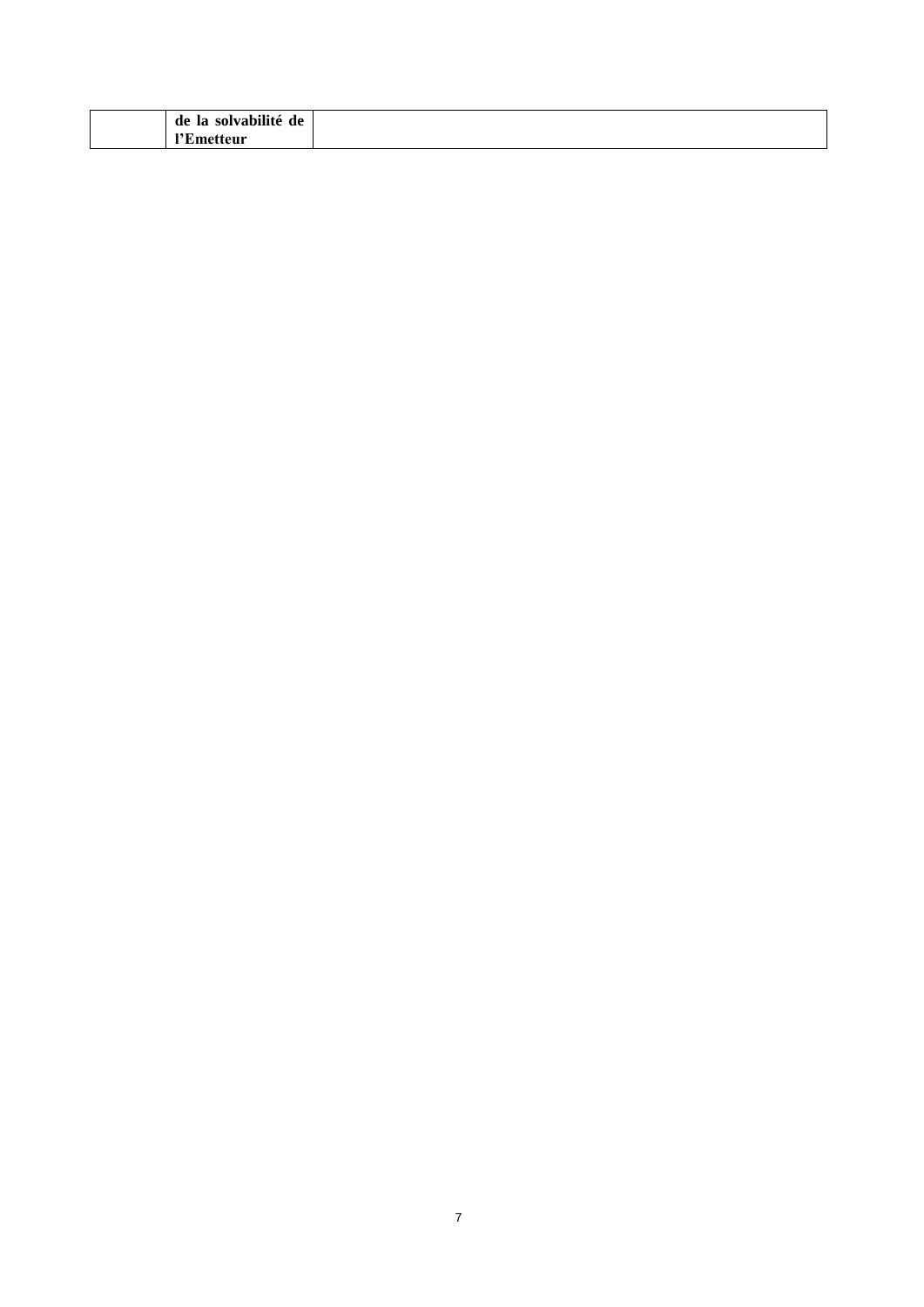## <span id="page-7-0"></span>**CONDITIONS ATTACHED TO THE CONSENT OF THE ISSUER TO USE THE PROSPECTUS**

The section entitled "**Conditions Attached to the Consent of the Issuer to Use the Prospectus**" on pages 75 to 76 of the Base Prospectus is amended as follows:

• On page 75 of the Base Prospectus, paragraph (2) (b) is amended as follows:

"(b) complies with the restrictions set out under "*Subscription and Sale*" in this Base Prospectus which would apply as if it were a Dealer and takes into account the relevant manufacturer's target market assessment and distribution channels identified under the "MiFID II product governance" legend set out in the relevant Final Terms;"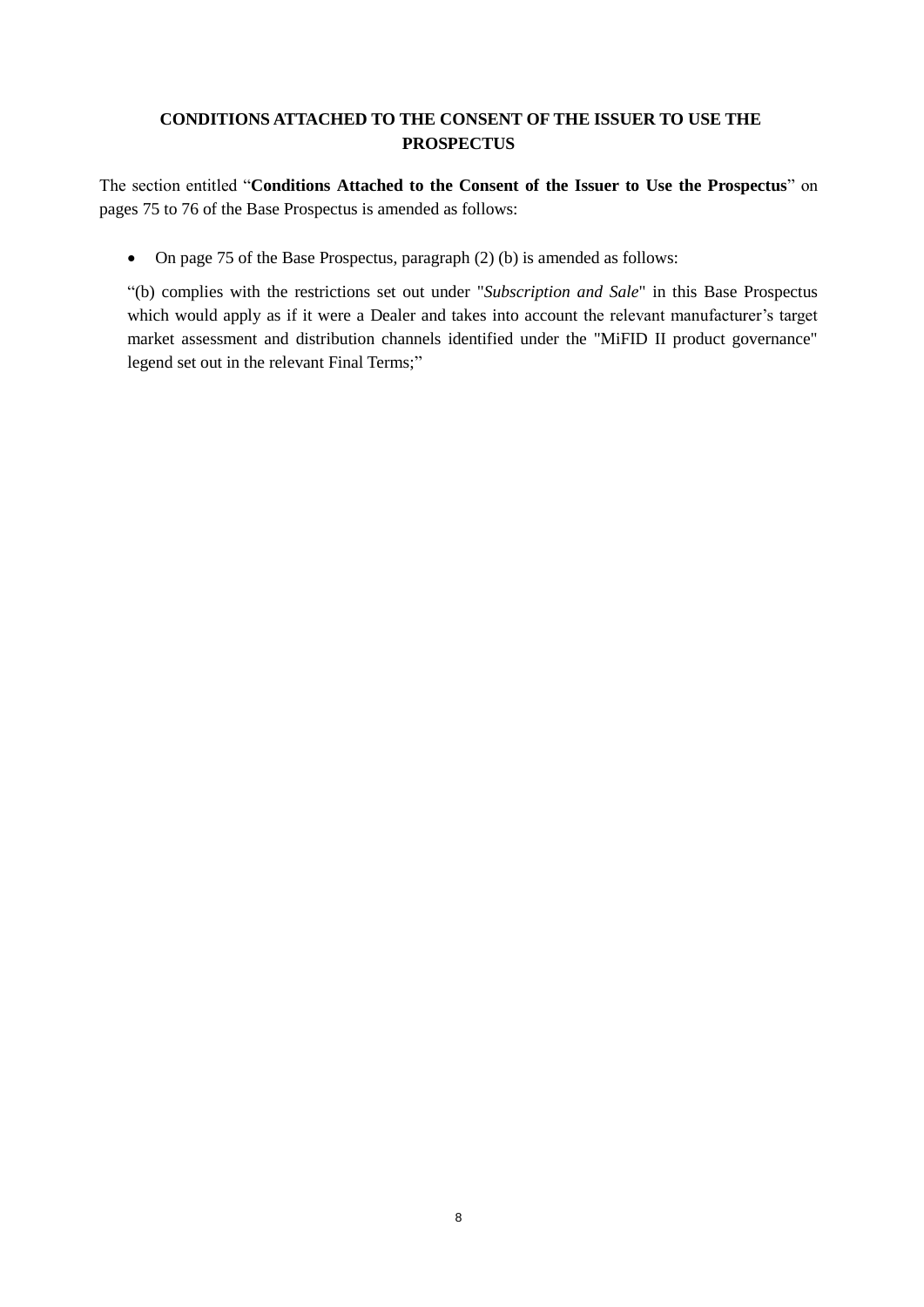#### **RISK FACTORS**

<span id="page-8-0"></span>- The risk factor entitled "*Reform and regulation of "benchmarks*" on pages 72 and 73 of the Base Prospectus is deleted and replaced as follows:

#### "*The regulation and reform of "benchmarks" may adversely affect the value of Notes linked to or referencing such "benchmarks"*

Interest rates and indices which are deemed to be "benchmarks", (including EURIBOR and LIBOR) are the subject of recent national and international regulatory guidance and proposals for reform. Some of these reforms are already effective whilst others are still to be implemented. These reforms may cause such benchmarks to perform differently than in the past, to disappear entirely, or have other consequences which cannot be predicted. Any such consequence could have a material adverse effect on any Notes linked to or referencing such a "benchmark". Regulation (EU) 2016/1011 (the "**Benchmarks Regulation**") was published in the Official Journal of the EU on  $29<sup>th</sup>$  June 2016 and applies from 1<sup>st</sup> January 2018. The Benchmarks Regulation applies to the provision of benchmarks, the contribution of input data to a benchmark and the use of a benchmark within the European Union. It will, among other things, (i) require benchmark administrators to be authorised or registered (or, if non-EUbased, to be subject to an equivalent regime or otherwise recognised or endorsed) and (ii) prevent certain uses by EU supervised entities (such as the Issuer) of "benchmarks" of administrators that are not authorised or registered (or, if non-EU based, not deemed equivalent or recognised or endorsed).

The Benchmarks Regulation could have a material impact on any Notes linked to or referencing a "benchmark", in particular, if the methodology or other terms of the "benchmark" are changed in order to comply with the requirements of the Benchmarks Regulation. Such changes could, among other things, have the effect of reducing, increasing or otherwise affecting the volatility of the published rate or level of the "benchmark".

More broadly, any of the international or national reforms, or the general increased regulatory scrutiny of "benchmarks", could increase the costs and risks of administering or otherwise participating in the setting of a "benchmark" and complying with any such regulations or requirements. Such factors may have the following effects on certain "benchmarks" (including EURIBOR and LIBOR): (i) discourage market participants from continuing to administer or contribute to the "benchmark"; (ii) trigger changes in the rules or methodologies used in the "benchmark" or (iii) lead to the disappearance of the "benchmark". Any of the above changes or any other consequential changes as a result of international or national reforms or other initiatives or investigations, could have a material adverse effect on the value of and return on any Notes linked to or referencing a "benchmark".

Investors should consult their own independent advisers and make their own assessment about the potential risks imposed by the Benchmarks Regulation reforms in making any investment decision with respect to any Notes linked to or referencing a "benchmark"."

- The following risk factor is included on page 73 of the Base Prospectus after the risk factor entitled "*Reform and regulation of "benchmarks*":

#### "*Future discontinuance of LIBOR may adversely affect the value of Floating Rate Notes which reference LIBOR*

On 27 July 2017, the Chief Executive of the United Kingdom Financial Conduct Authority, which regulates LIBOR, announced that it does not intend to continue to persuade, or use its powers to compel, panel banks to submit rates for the calculation of LIBOR to the administrator of LIBOR after 2021. The announcement indicates that the continuation of LIBOR on the current basis is not guaranteed after 2021. It is not possible to predict whether, and to what extent, panel banks will continue to provide LIBOR submissions to the administrator of LIBOR going forwards. This may cause LIBOR to perform differently than it did in the past and may have other consequences which cannot be predicted.

Investors should be aware that, if LIBOR were discontinued or otherwise unavailable, the rate of interest on Floating Rate Notes which reference LIBOR will be determined for the relevant period by the fall-back provisions applicable to such Notes. Depending on the manner in which the LIBOR rate is to be determined under the Terms and Conditions, this may (i) if ISDA Determination or FBF Determination applies, be reliant upon the provision by reference banks of offered quotations for the LIBOR rate which, depending on market circumstances, may not be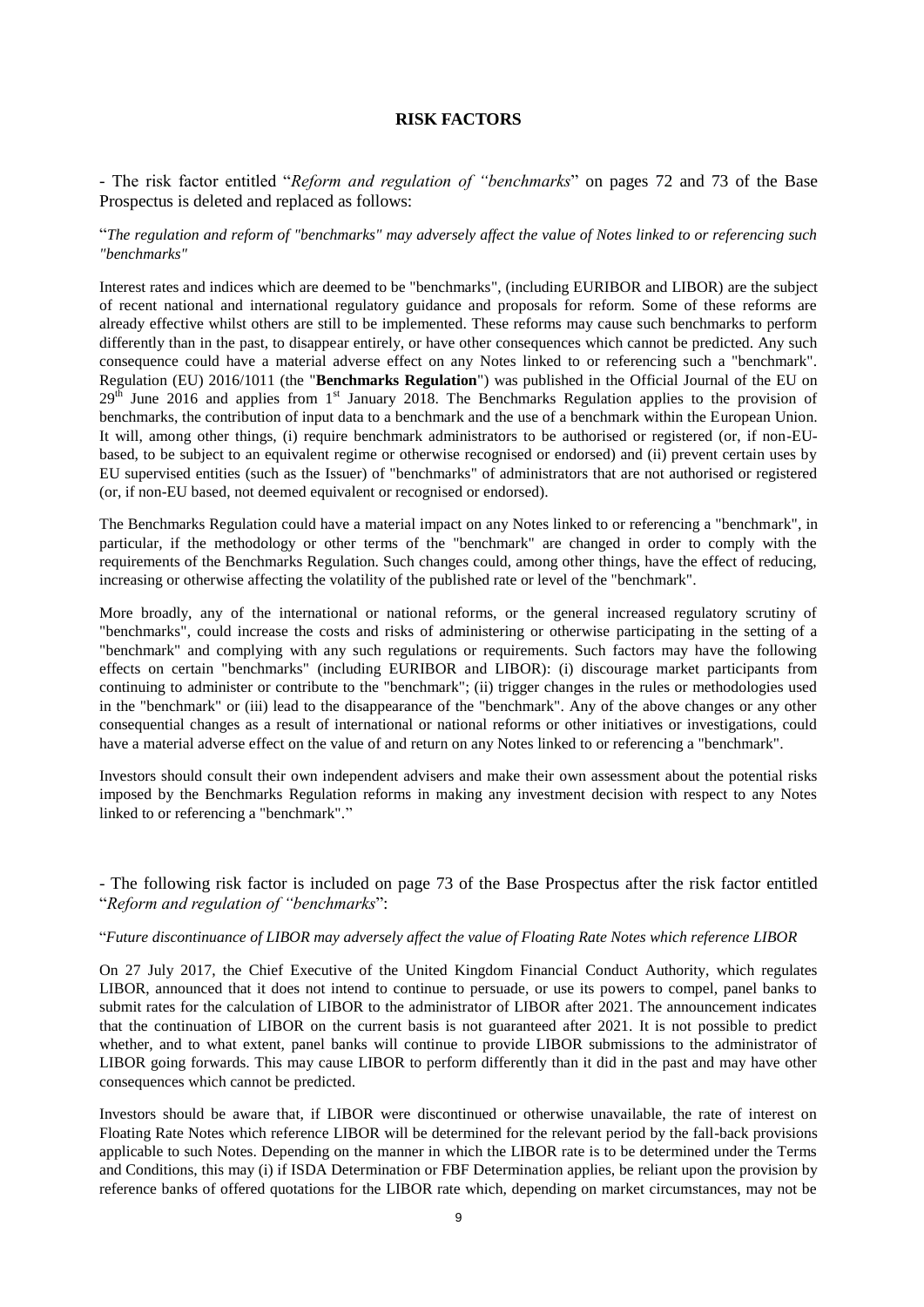available at the relevant time or (ii) if Screen Rate Determination applies, result in the effective application of a fixed rate based on the rate which applied in the previous period when LIBOR was available. Any of the foregoing could have an adverse effect on the value or liquidity of, and return on, any Floating Rate Notes which reference LIBOR."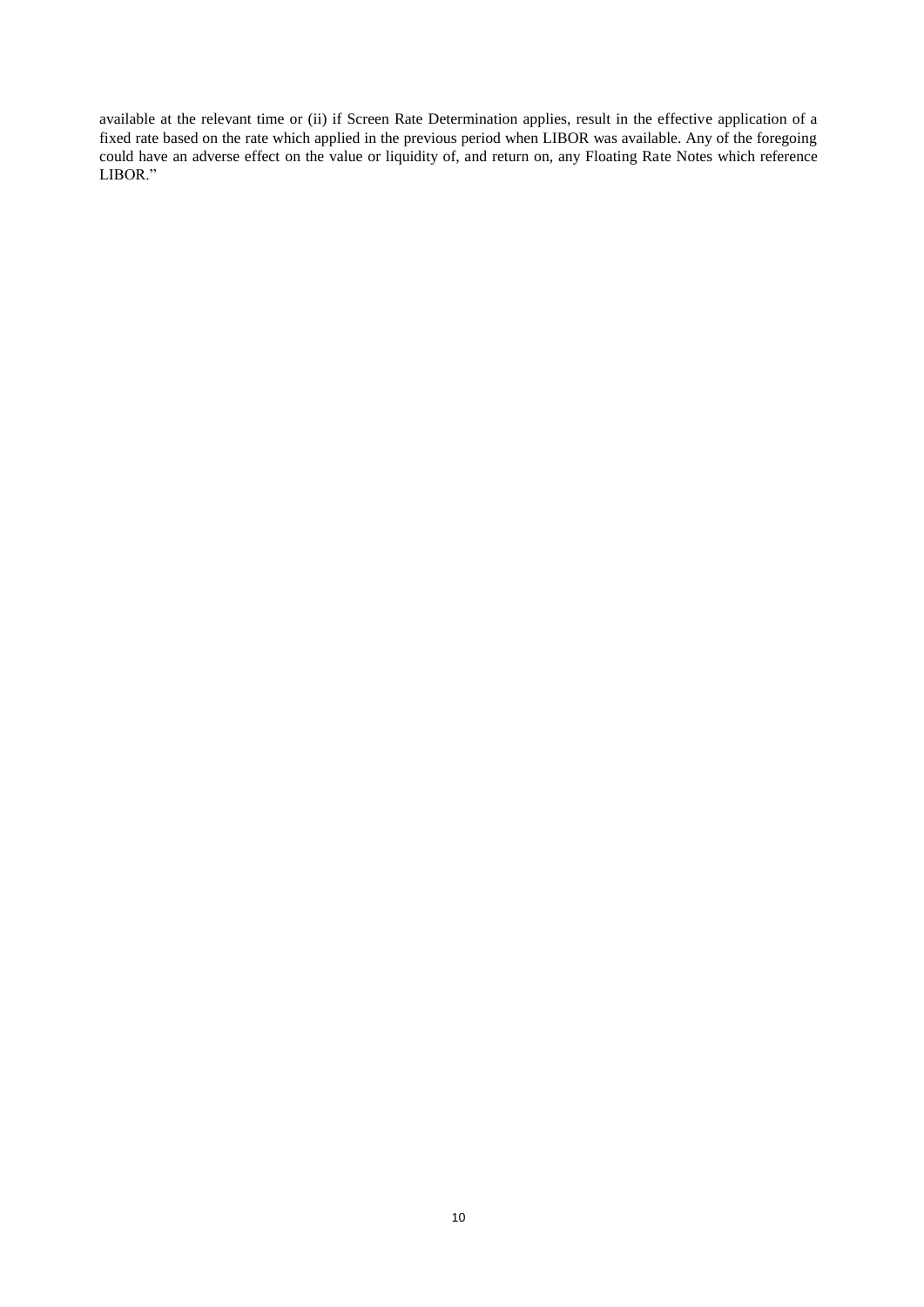#### **INFORMATION INCORPORATED BY REFERENCE**

<span id="page-10-0"></span>The section entitled "**Information incorporated by reference**" on pages 77 to 79 of the Base Prospectus is hereby supplemented as follows:

"This Base Prospectus should also be read and construed in conjunction with the sections referred to in the table below included in:

 the *Rapport financier annuel* 2017 in French language of the Issuer filed with the AMF, which includes the audited consolidated annual financial statements of the Issuer for the financial year ended 31 December 2017 and the related statutory auditors' report (the "**2017 Financial Report**");

which have been previously published or are published simultaneously with this Base Prospectus and shall be incorporated in, and form part of, this Base Prospectus.

Such information shall be deemed to be incorporated in, and form part of this Base Prospectus, save that any statement contained in the information which is deemed to be incorporated by reference herein shall be deemed to be modified or superseded for the purpose of this Base Prospectus to the extent that a statement contained herein modifies or supersedes such earlier statement (whether expressly, by implication or otherwise). Any statement so modified or superseded shall not be deemed, except as so modified or superseded, to constitute a part of this Base Prospectus.

This Base Prospectus, the 2016 Financial Report and the 2017 Financial Report will be available on the websites of the Issuer (www.sfil.fr) and the AMF (www.amf-france.org). The Final Terms related to the Notes admitted to trading on any Regulated Market in the EEA will be published on the website of the AMF at (www.amffrance.org). This Base Prospectus, the 2016 Financial Report and the 2017 Financial Report will also be available during usual business hours on any weekday (except Saturdays, Sundays and public holidays) for inspection and collection free of charge, at the specified office of the Fiscal Agent so long as any of the Notes are outstanding.

The free English translations of the 2016 Financial Report and the 2017 Financial Report are available on, and may be obtained without charge from, the website of the Issuer (www.sfil.fr).

For the purposes of the Prospectus Directive, the information incorporated by reference in this Base Prospectus is set out in the following cross-reference table:

| Annex XI of the European Regulation 809/2004/EC of 29 April 2004                                                                                                                                                                                                                                                                                                                                                                                                                                                                                                                                   | Page / Paragraph                                         |
|----------------------------------------------------------------------------------------------------------------------------------------------------------------------------------------------------------------------------------------------------------------------------------------------------------------------------------------------------------------------------------------------------------------------------------------------------------------------------------------------------------------------------------------------------------------------------------------------------|----------------------------------------------------------|
| <b>8. PROFIT FORECASTS OR ESTIMATES</b>                                                                                                                                                                                                                                                                                                                                                                                                                                                                                                                                                            |                                                          |
| If an issuer chooses to include a profit forecast or a profit estimate the registration<br>document must contain the information items 8.1 and 8.2:                                                                                                                                                                                                                                                                                                                                                                                                                                                |                                                          |
| 8.1 A statement setting out the principal assumptions upon which the issuer has based<br>its forecast, or estimate. There must be a clear distinction between assumptions about<br>factors which the members of the administrative, management or supervisory bodies<br>can influence and assumptions about factors which are exclusively outside the<br>influence of the members of the administrative, management or supervisory bodies;<br>be readily understandable by investors; be specific and precise; and not relate to the<br>general accuracy of the estimates underlying the forecast. | N/A                                                      |
| 8.2 A report prepared by independent accountants or auditors stating that in the<br>opinion of the independent accountants or auditors the forecast or estimate has been<br>properly compiled on the basis stated and that the basis of accounting used for the<br>profit forecast or estimate is consistent with the accounting policies of the issuer.                                                                                                                                                                                                                                           | N/A                                                      |
| 8.3 The profit forecast or estimate must be prepared on a basis comparable with the<br>historical financial information.                                                                                                                                                                                                                                                                                                                                                                                                                                                                           | N/A                                                      |
| 11. FINANCIAL INFORMATION CONCERNING THE ISSUER'S ASSETS<br>AND LIABILITIES, FINANCIAL POSITION AND PROFITS AND LOSSES                                                                                                                                                                                                                                                                                                                                                                                                                                                                             | Pages<br>of<br>Pages<br>of<br>the<br>2017<br>2016<br>the |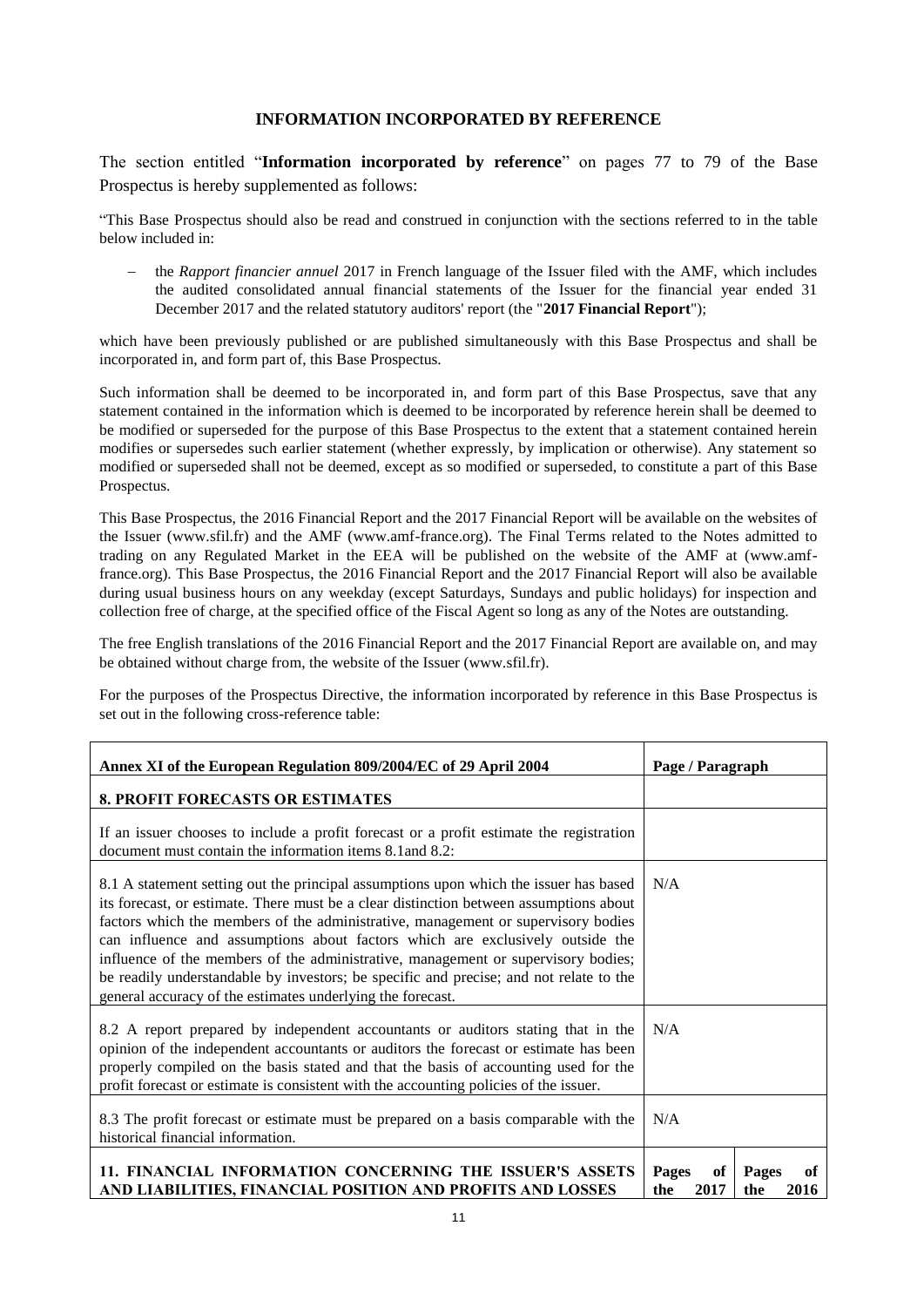|                                                                                                                                                                                                                                                                                                                                                                                                                                                        | <b>Financial</b><br><b>Report</b>       | <b>Financial</b><br><b>Report</b> |
|--------------------------------------------------------------------------------------------------------------------------------------------------------------------------------------------------------------------------------------------------------------------------------------------------------------------------------------------------------------------------------------------------------------------------------------------------------|-----------------------------------------|-----------------------------------|
| <b>11.1 Historical Financial Information</b>                                                                                                                                                                                                                                                                                                                                                                                                           |                                         |                                   |
| Audited historical financial information covering the latest 2 financial years                                                                                                                                                                                                                                                                                                                                                                         |                                         |                                   |
| the consolidated balance sheet                                                                                                                                                                                                                                                                                                                                                                                                                         | p.65                                    | p.65                              |
| the income statement;                                                                                                                                                                                                                                                                                                                                                                                                                                  | p.66                                    | p.66                              |
| Statement of net profit and gains and losses recognised directly in equity capital;                                                                                                                                                                                                                                                                                                                                                                    | p.66                                    | p.66                              |
| Statement of changes in equity capital;                                                                                                                                                                                                                                                                                                                                                                                                                | p.67                                    | p.67                              |
| Cash Flow statement;                                                                                                                                                                                                                                                                                                                                                                                                                                   | p.68                                    | p.68                              |
| Notes to the consolidated financial statements.                                                                                                                                                                                                                                                                                                                                                                                                        | p.69 to 101                             | p.69 to 100                       |
| <b>11.2 Financial statements</b>                                                                                                                                                                                                                                                                                                                                                                                                                       |                                         |                                   |
| If the issuer prepares both own and consolidated financial statements, include at least<br>the consolidated financial statements in the registration document.                                                                                                                                                                                                                                                                                         | p.65 to 101                             | p.65 to 100                       |
| 11.3 Auditing of historical annual financial information                                                                                                                                                                                                                                                                                                                                                                                               |                                         |                                   |
| A statement that the historical financial information has been audited. If audit reports<br>on the historical financial information have been refused by the statutory auditors or if<br>they contain qualifications or disclaimers, such refusal or such qualifications or<br>disclaimers must be reproduced in full and the reasons given.                                                                                                           | p.102<br>to<br>104                      | p.101                             |
| An indication of other information in the registration document which has been<br>audited by the auditors.                                                                                                                                                                                                                                                                                                                                             | p.124<br>to<br>125<br>and<br>127 to 131 | p.62<br>and<br>123 to 126         |
| Where financial data in the registration document is not extracted from the issuer's<br>audited financial statements state the source of the data and state that the data is<br>unaudited.                                                                                                                                                                                                                                                             | N/A                                     | N/A                               |
| 11.4 Age of latest financial information                                                                                                                                                                                                                                                                                                                                                                                                               |                                         |                                   |
| The last year of audited financial information may not be older than 18 months from<br>the date of the registration document.                                                                                                                                                                                                                                                                                                                          | <b>Financial Report</b>                 | p.65 to 104 of the 2017           |
| 11.5 Interim and other financial information                                                                                                                                                                                                                                                                                                                                                                                                           |                                         |                                   |
| If the issuer has published quarterly or half yearly financial information since the date<br>of its last audited financial statements, these must be included in the registration<br>document. If the quarterly or half yearly financial information has been reviewed or<br>audited the audit or review report must also be included. If the quarterly or half yearly<br>financial information is unaudited or has not been reviewed state that fact. | N/A                                     |                                   |
| If the registration document is dated more than nine months after the end of the last<br>audited financial year, it must contain interim financial information, covering at least<br>the first six months of the financial year. If the interim financial information is<br>unaudited state that-fact.                                                                                                                                                 | N/A                                     |                                   |
| The interim financial information must include comparative statements for the same<br>period in the prior financial year, except that the requirement for comparative balance<br>sheet information may be satisfied by presenting the years end balance sheet.                                                                                                                                                                                         |                                         |                                   |

Any information not listed in the cross-reference list but included in the documents incorporated by reference is given for information purposes only."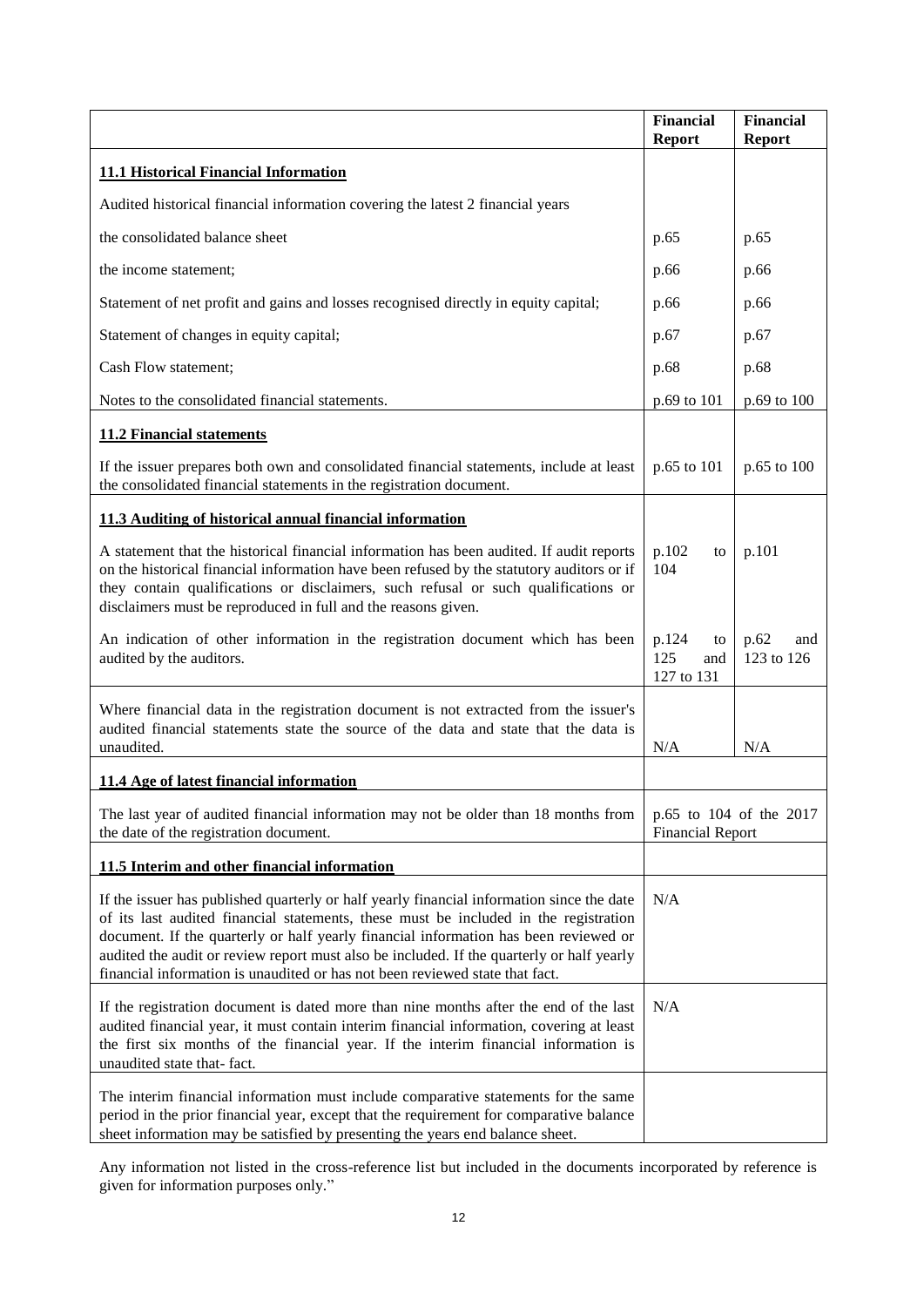### **RECENT DEVELOPMENTS**

<span id="page-12-0"></span>The paragraph of the section entitled "**Recent Developments**" on page 131 of the Base Prospectus shall be deleted and replaced as follows:

"The number of clients who sued Dexia Crédit Local and/or SFIL and/or Caisse Française de Financement Local for loans on the balance sheet of Caisse Française de Financement Local stood at 23 on 4 April 2018, compared with 25 on 31 December 2017."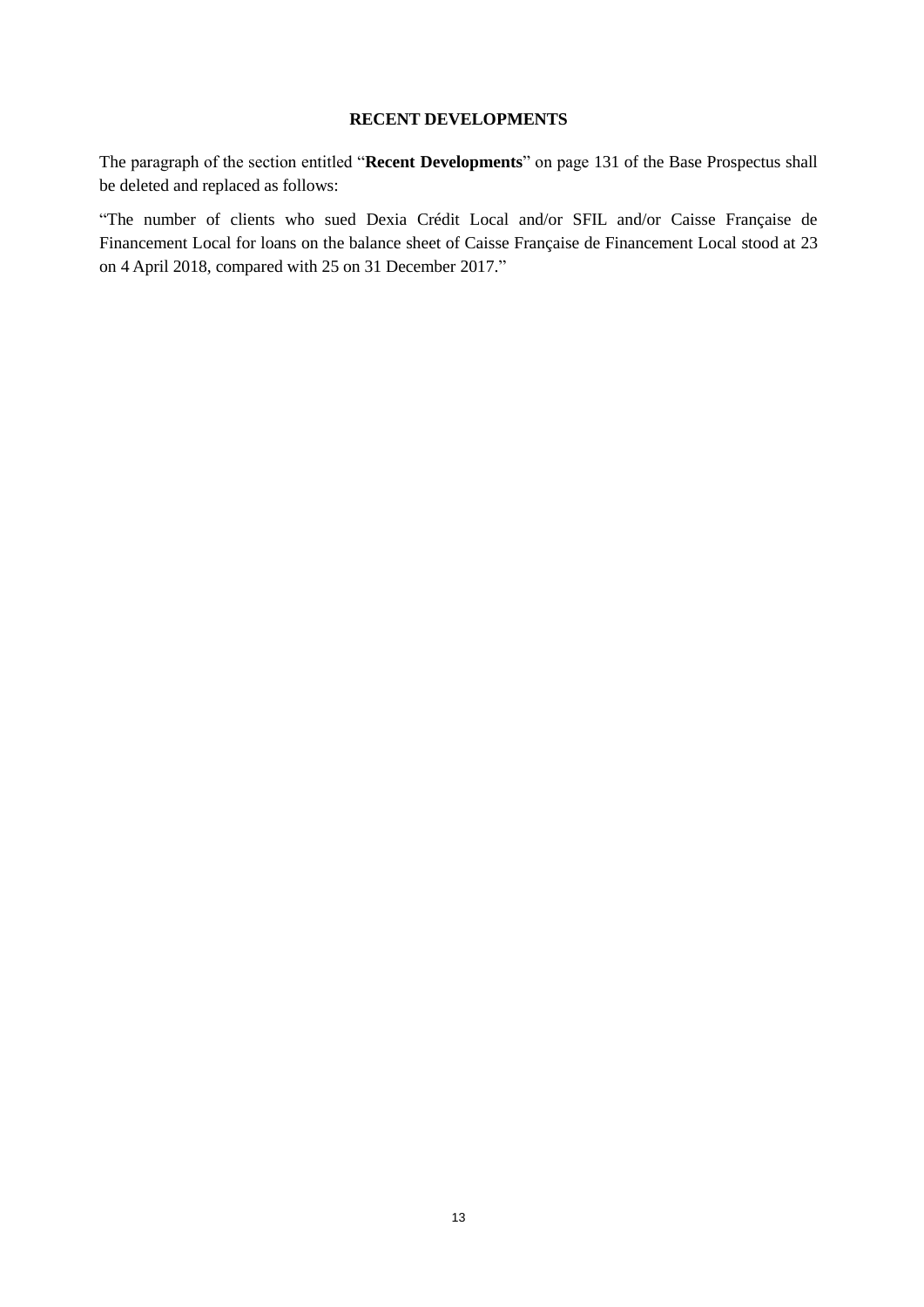## <span id="page-13-0"></span>**PRO FORMA FINAL TERMS FOR USE IN CONNECTION WITH ISSUES OF NOTES WITH A DENOMINATION OF LESS THAN €100,000 TO BE ADMITTED TO TRADING ON A REGULATED MARKET OR REGULATED MARKETS AND/OR OFFERED TO THE PUBLIC IN THE EUROPEAN ECONOMIC AREA**

The section entitled "**PRO FORMA FINAL TERMS FOR USE IN CONNECTION WITH ISSUES OF NOTES WITH A DENOMINATION OF LESS THAN €100,000 TO BE ADMITTED TO TRADING ON A REGULATED MARKET OR REGULATED MARKETS AND/OR OFFERED TO THE PUBLIC IN THE EUROPEAN ECONOMIC AREA**" on pages 138 to 151 of the Base Prospectus is amended as follows:

 On page 138 of the Base Prospectus, the following paragraphs (along with the footnotes included below) is inserted under the paragraph entitled "Prohibition of Sales to EEA Retail Investors":

"[ <sup>1</sup>**MIFID II product governance / Professional investors and ECPs only target market** – Solely for the purposes of [the/each] manufacturer's product approval process, the target market assessment in respect of the Notes, taking into account the five categories referred to in item 18 of the Guidelines published by ESMA on 5 February 2018, has led to the conclusion that: (i) the target market for the Notes is eligible counterparties and professional clients only, each as defined in [Directive 2014/65/EU (as amended, **MiFID II**)][MiFID II]; and (ii) all channels for distribution of the Notes to eligible counterparties and professional clients are appropriate. [*Consider any negative target market* 2 ] Any person subsequently offering, selling or recommending the Notes (a **distributor**) should take into consideration the manufacturer['s/s'] target market assessment; however, a distributor subject to MiFID II is responsible for undertaking its own target market assessment in respect of the Notes (by either adopting or refining the manufacturer['s/s'] target market assessment) and determining appropriate distribution channels.]

## **OR**

-

3 [**MIFID II product governance / Retail investors, professional investors and ECPs** – Solely for the purposes of [the/each] manufacturer's product approval process, the target market assessment in respect of the Notes, taking into account the five categories referred to in item 18 of the Guidelines published by ESMA on 5 February 2018, has led to the conclusion that: (i) the target market for the Notes is eligible counterparties, professional clients and retail clients, each as defined in [Directive 2014/65/EU (as amended, MiFID II)][MiFID II]; *EITHER<sup>4</sup>* [and (ii) all channels for distribution of the Notes are appropriate, including investment advice, portfolio management, non-advised sales and pure execution services]<sup>5</sup>  $OR<sup>6</sup>$  [(ii) all channels for distribution to eligible counterparties and

<sup>1</sup> Legend to be included on front of the Final Terms if following the ICMA 1 "all bonds to all professionals" target market approach.

<sup>2</sup> ICMA 1 and ICMA 2 approaches envisage that a negative target market will be unlikely. Note that a programme which only envisages vanilla issuance is unlikely to require a negative target market placeholder. If a negative target market is deemed necessary, wording along the following lines could be included: "The target market assessment indicates that Notes are incompatible with the needs, characteristic and objectives of clients which are [fully risk averse/have no risk tolerance or are seeking on-demand full repayment of the amounts invested]."

<sup>&</sup>lt;sup>3</sup> Legend to be included on front of the Final Terms if following the ICMA 2 approach.

<sup>4</sup> Include for bonds that are not ESMA complex.

<sup>&</sup>lt;sup>5</sup> The relevant channels for distribution shall be identified and chosen by the relevant Manufacturer(s).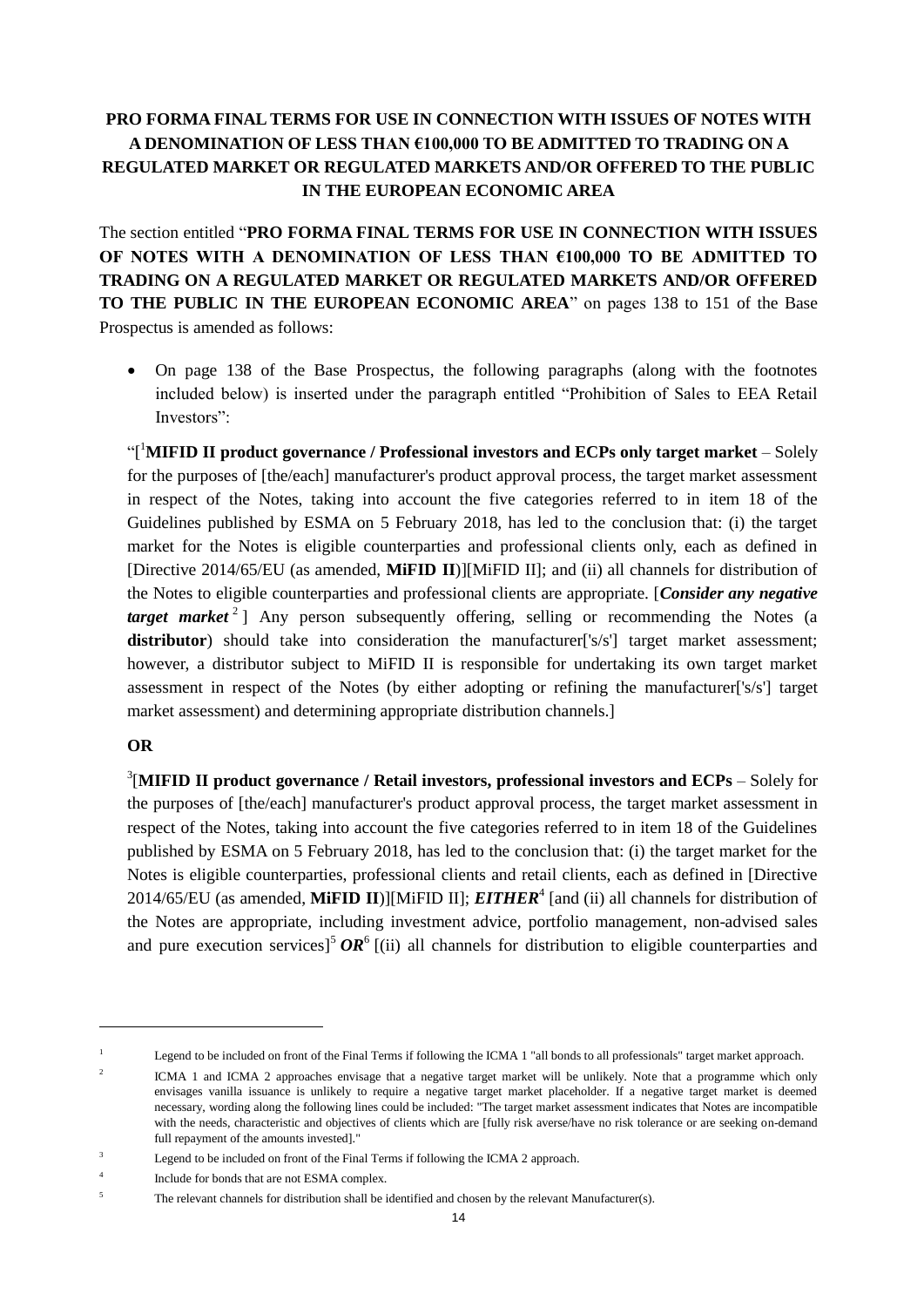professional clients are appropriate; and (iii) the following channels for distribution of the Notes to retail clients are appropriate - investment advice[,/ and] portfolio management[,/ and][ non-advised sales ][and pure execution services][, subject to the distributor's suitability and appropriateness obligations under MiFID II, as applicable]]<sup>7</sup>. [*Consider any negative target market*<sup>8</sup>] Any person subsequently offering, selling or recommending the Notes (a **distributor**) should take into consideration the manufacturer['s/s'] target market assessment; however, a distributor subject to MiFID II is responsible for undertaking its own target market assessment in respect of the Notes (by either adopting or refining the manufacturer['s/s'] target market assessment) and determining appropriate distribution channels[, subject to the distributor's suitability and appropriateness obligations under MiFID II, as applicable] $^9$ .]]"

On page 148, Part B, item 7 is deleted and replaced by :

### "7. [*FLOATING RATE NOTES ONLY* **– HISTORIC INTEREST RATES, DESCRIPTION OF THE UNDERLYING, MARKET OR SETTLEMENT DISRUPTION AND ADJUSTMENT RULES**

Details of historic [LIBOR/EURIBOR/EONIA/CMS Rate/TEC10] rates can be obtained from [Reuters].]

[Amounts payable under the Notes will be calculated by reference to [LIBOR/EURIBOR/EONIA/CMS Rate] which is provided by  $[0]$ . [As at  $[0]$ ,  $[0]$  [appears/does not appear] on the register of administrators and benchmarks established and maintained by the European Securities and Markets Authority pursuant to Article 36 of the Benchmark Regulation (Regulation (EU) 2016/1011) (the "**Benchmarks Regulation**").] [As far as the Issuer is aware, the transitional provisions in Article 51 of the Benchmarks Regulation apply, such that  $[ $\bullet$ ]$ is not currently required to obtain authorisation or registration (or, if located outside the European Union, recognition, endorsement or equivalence).]]"

1

<sup>6</sup> Include for certain ESMA complex bonds. This list may need to be amended, for example, if advised sales are deemed necessary. If there are advised sales, a determination of suitability will be necessary. In addition, if the Notes constitute "complex" products, pure execution services are not permitted to retail without the need to make the determination of appropriateness required under Article 25(3) of MiFID II.

<sup>7</sup> The relevant channels for distribution shall be identified and chosen by the relevant Manufacturer(s).

<sup>8</sup> ICMA 1 and ICMA 2 approaches envisage that a negative target market will be unlikely. Note that a programme which only envisages vanilla issuance is unlikely to require a negative target market placeholder. If a negative target market is deemed necessary, wording along the following lines could be included: "The target market assessment indicates that Notes are incompatible with the needs, characteristic and objectives of clients which are [fully risk averse/have no risk tolerance or are seeking on-demand full repayment of the amounts invested]."

<sup>9</sup> If the Notes constitute "complex" products, pure execution services are not permitted to retail without the need to make the determination of appropriateness required under Article 25(3) of MiFID II. If there are advised sales, a determination of suitability will be necessary.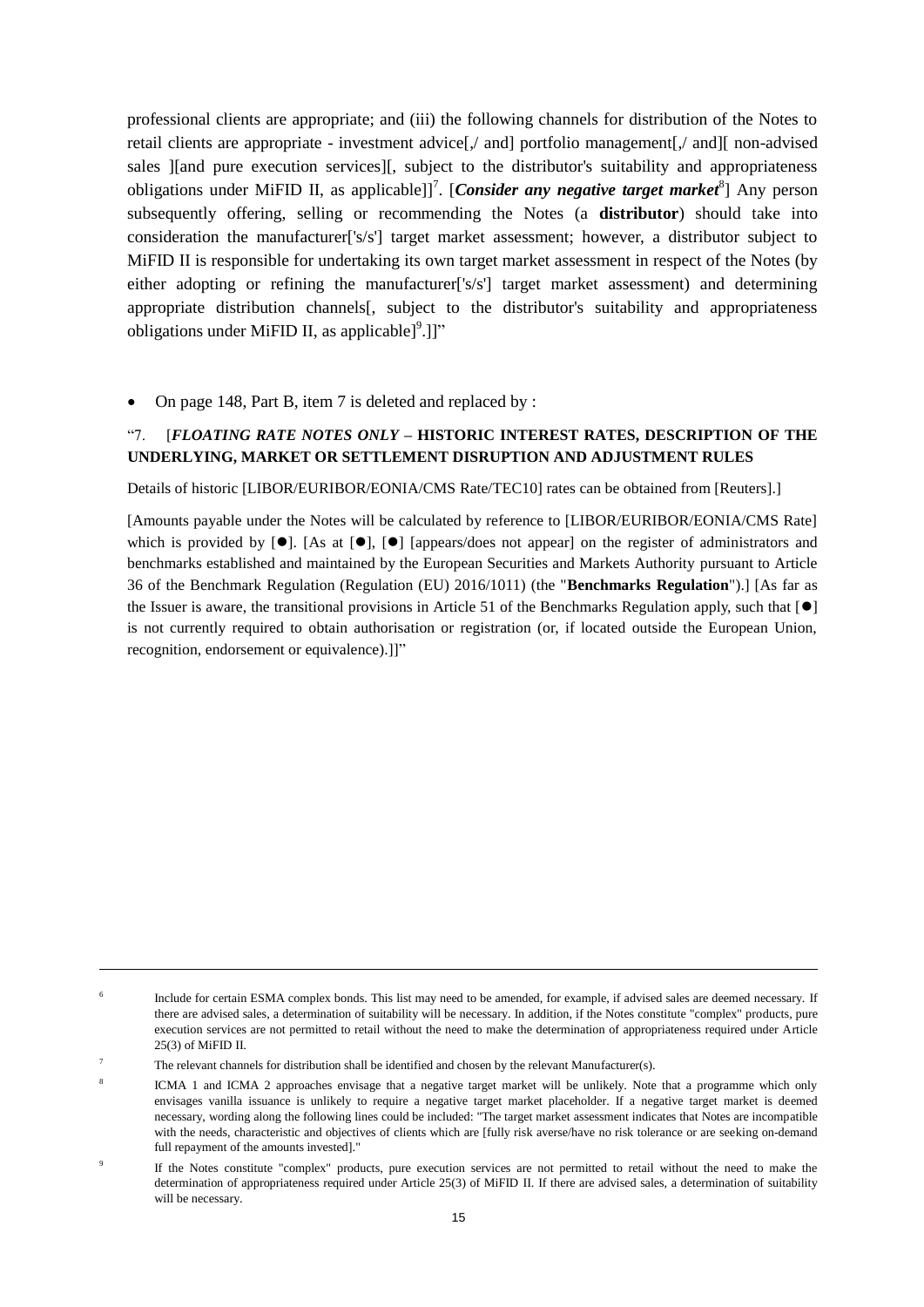## <span id="page-15-0"></span>**PRO FORMA FINAL TERMS FOR USE IN CONNECTION WITH ISSUES OF NOTES WITH A DENOMINATION OF AT LEAST €100,000 TO BE ADMITTED TO TRADING ON A REGULATED MARKET**

The section entitled "**PRO FORMA FINAL TERMS FOR USE IN CONNECTION WITH ISSUES OF NOTES WITH A DENOMINATION OF AT LEAST €100,000 TO BE ADMITTED TO TRADING ON A REGULATED MARKET**" on pages 152 to 163 of the Base Prospectus is amended as follows:

 On page 152 of the Base Prospectus, the following paragraphs (along with the footnotes included below) is inserted under the paragraph entitled "Prohibition of Sales to EEA Retail Investors":

"[ <sup>1</sup>**MIFID II product governance / Professional investors and ECPs only target market** – Solely for the purposes of [the/each] manufacturer's product approval process, the target market assessment in respect of the Notes, taking into account the five categories referred to in item 18 of the Guidelines published by ESMA on 5 February 2018, has led to the conclusion that: (i) the target market for the Notes is eligible counterparties and professional clients only, each as defined in [Directive 2014/65/EU (as amended, **MiFID II**)][MiFID II]; and (ii) all channels for distribution of the Notes to eligible counterparties and professional clients are appropriate. [*Consider any negative target market*<sup>2</sup> Any person subsequently offering, selling or recommending the Notes (a **distributor**) should take into consideration the manufacturer['s/s'] target market assessment; however, a distributor subject to MiFID II is responsible for undertaking its own target market assessment in respect of the Notes (by either adopting or refining the manufacturer['s/s'] target market assessment) and determining appropriate distribution channels.]"

On page 161, Part B, item 6 is deleted and replaced by :

1

2

## "6. [*FLOATING RATE NOTES ONLY* **– HISTORIC INTEREST RATES, DESCRIPTION OF THE UNDERLYING, MARKET OR SETTLEMENT DISRUPTION AND ADJUSTMENT RULES**

Details of historic [LIBOR/EURIBOR/EONIA/CMS Rate/TEC10] rates can be obtained from [Reuters].]

[Amounts payable under the Notes will be calculated by reference to [LIBOR/EURIBOR/EONIA/CMS Rate] which is provided by  $[\bullet]$ . [As at  $[\bullet]$ ,  $[\bullet]$  [appears/does not appear] on the register of administrators and benchmarks established and maintained by the European Securities and Markets Authority pursuant to Article 36 of the Benchmark Regulation (Regulation (EU) 2016/1011) (the "**Benchmarks Regulation**").] [As far as the Issuer is aware, the transitional provisions in Article 51 of the Benchmarks Regulation apply, such that  $[ $\bullet$ ]$ is not currently required to obtain authorisation or registration (or, if located outside the European Union, recognition, endorsement or equivalence).]]"

<sup>&</sup>lt;sup>1</sup> Legend to be included on front of the Final Terms if following the ICMA 1 "all bands to all professionals" target market approach.

ICMA 1 and ICMA 2 approaches envisage that a negative target market will be unlikely. Note that a programme which only envisages vanilla issuance is unlikely to require a negative target market placeholder. If a negative target market is deemed necessary, wording along the following lines could be included: "The target market assessment indicates that Notes are incompatible with the needs, characteristic and objectives of clients which are [fully risk averse/have no risk tolerance or are seeking on-demand full repayment of the amounts invested]."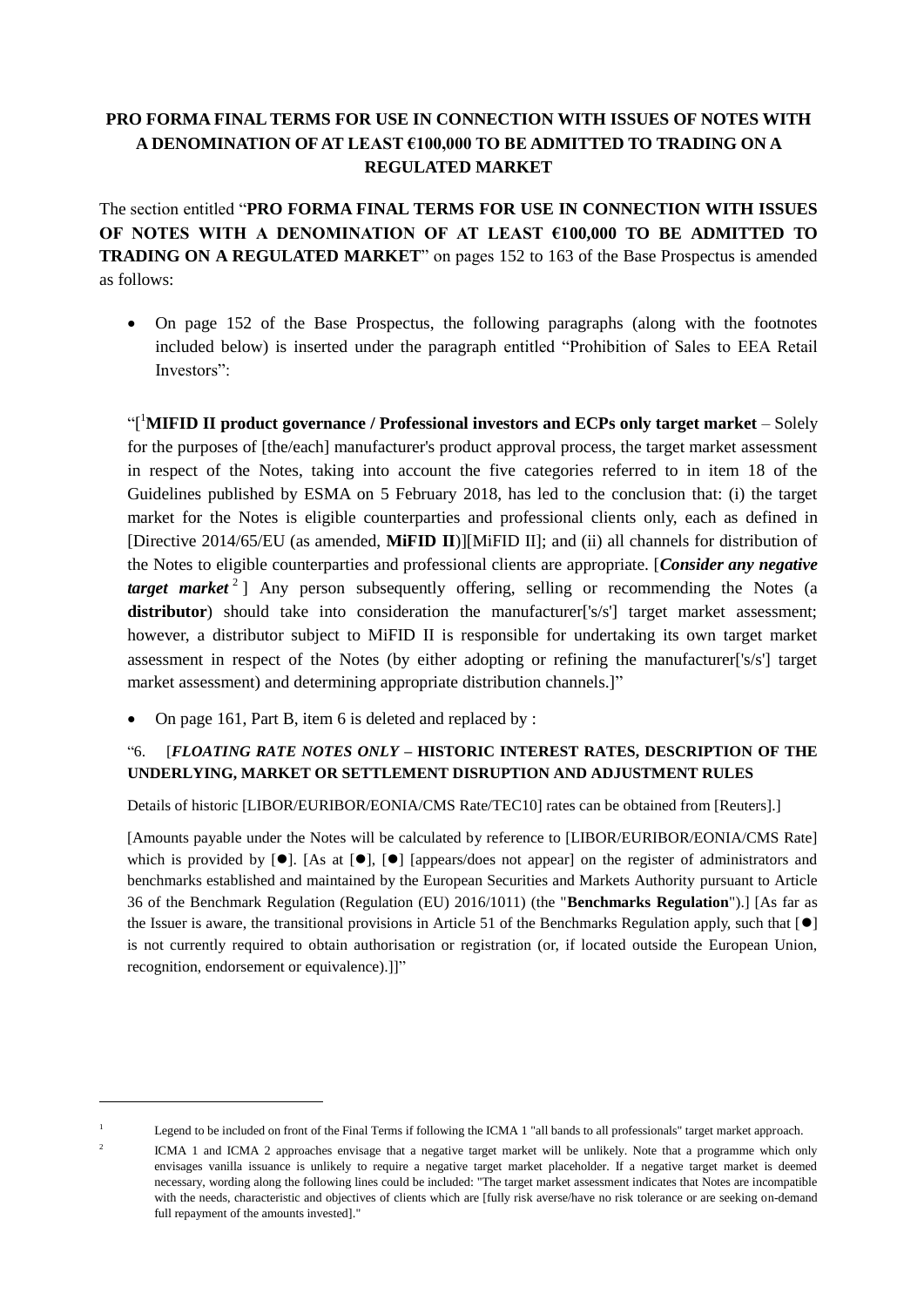#### **GENERAL INFORMATION**

<span id="page-16-0"></span>The section "**General Information**" on page 164 to 166 of the Base Prospectus is amended as follows:

1) The paragraph under the heading "**4. Significant change**" shall be deleted and replaced as follows:

"There has been no significant change in the financial or trading position of the Issuer or the Group since 31 December 2017 (being the date of its last published audited consolidated financial statements).":

2) The paragraph under the heading "**5. Material adverse change**" shall be deleted and replaced as follows:

"There has been no material adverse change in the prospects of the Issuer since 31 December 2017 (being the date of its last published audited consolidated financial statements).";

3) Item (v) under the heading "**7. Documents available**" shall be deleted and replaced as follows:

"(v) the annual audited consolidated financial statements of the Issuer for the financial years ended 31 December 2016 and 2017."; and

4) The paragraph under the heading "**8. Auditors**" shall be deleted and replaced as follows:

"Mazars (Exaltis – 61, rue Henri Regnault, 92075 La Défense, France) and Deloitte & Associés (185, avenue Charles de Gaulle, 92524 Neuilly-sur-Seine, France) have audited and rendered an unqualified audit report on the consolidated financial statements of the Issuer for the year ended 31 December 2016 and on the consolidated financial statements of the Issuer for the year ended 31 December 2017. The French auditors carry out their duties in accordance with the principles of *Compagnie Nationale des Commissaires aux Comptes* (CNCC)."

5) The paragraph (15) shall be added as follows:

### "**Benchmarks**

Amounts payable under the Notes may be calculated by reference to one or more "benchmarks" for the purposes of Regulation (EU) No. 2016/1011 of the European Parliament and of the Council of 8 June 2016 (the "**Benchmarks Regulation**"). In this case, a statement will be included in the applicable Final Terms as to whether or not the relevant administrator of the "benchmark" is included in ESMA's register of administrators under Article 36 of the Benchmarks Regulation."